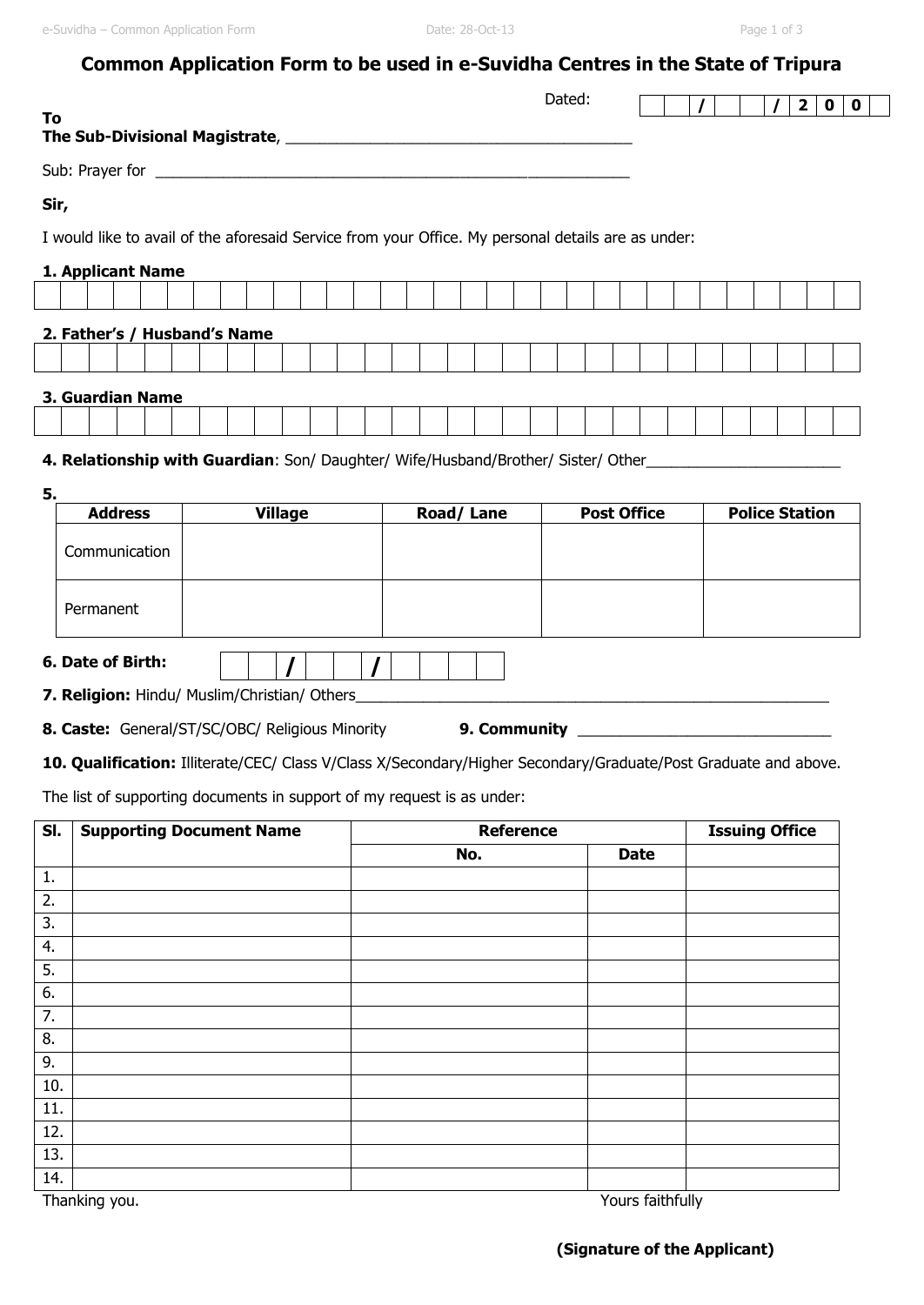**\_\_\_\_\_\_\_\_\_\_\_\_\_\_\_\_\_\_\_\_\_\_\_\_\_\_\_\_\_\_\_\_\_\_\_\_\_\_\_\_\_\_\_\_\_\_\_\_\_\_\_\_\_\_\_\_\_\_\_\_\_\_\_\_\_\_\_\_\_\_\_\_\_\_\_\_\_\_\_\_\_\_\_\_\_\_\_\_\_\_\_\_\_\_\_\_\_\_\_\_\_\_\_\_\_\_**

## **For Official Use Only**

Tehsildar's Remark:

Revenue Inspector's Remark:

DCM's Remark: